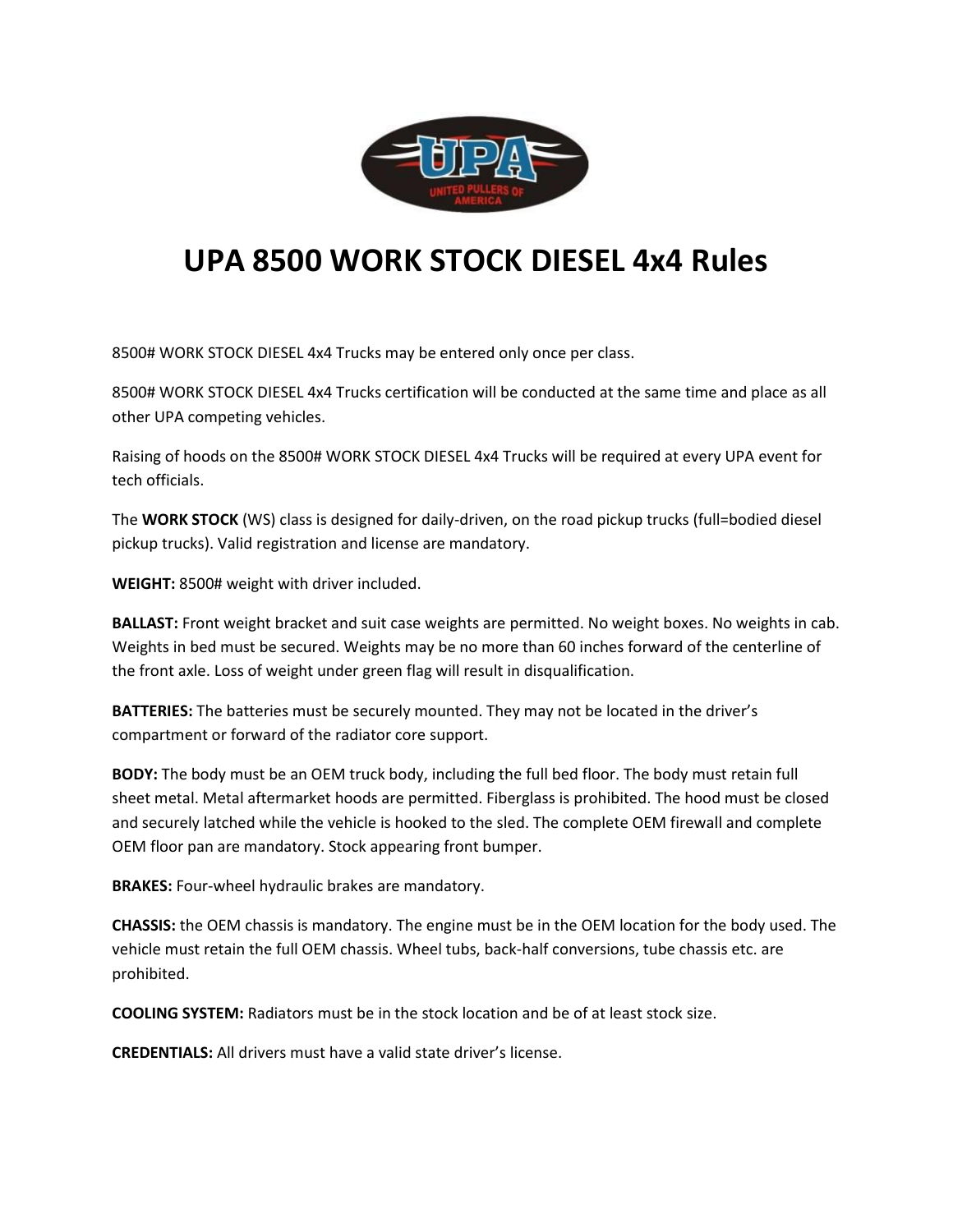**DRIVELINE:** An OEM transmission and transfer case are mandatory. They must have been an option on a one-ton or smaller pickup.

**DRIVERS RESTRAINT SYSTEM:** The OEM restraint system is mandatory and must be worn.

**DRIVESHAFT LOOPS:** All trucks must have at least six-inch-wide u-joint shields around the rear u-joint constructed of at least ¼ STEEL OR 3/8 ALUMINUM that will safely contain the u-joint and the end of the rear shaft. All shields must be securely mounted to the vehicle. All front shaft u-joints that are visible from the side of the truck must be shielded to contain the u-joint and the end of the shaft.

**ENGINE:** The engine is limited to a stock-appearing, no deck plates are allowed, SFI balancer and hardware, OEM make-specific compression ignition engine. The engine is limited to any diesel engine available in a 1 ton or smaller pickup; i.e. transplanting a Cummins engine into a Ford is allowed.

**EXHAUST:** all vehicles must be equipped to direct the exhaust upward. The exhaust must exit rearward of the driver compartment. Stacks exiting through the hood or fender well are prohibited. Two 3/8-inch diameter bolts must be installed through the exhaust pipe in a cross pattern within an inch of each other as close to the turbo as is practical.

**FIRE EXTINGUISHING SYSTEM:** A fire extinguishing system is permitted. It must be securely mounted.

**FUEL:** The fuel must be pump #1 or #2 diesel only. Soy/Bio-diesel fuel is permitted. Off-road diesel fuel is prohibited, fuel cell in bed only.

**FUEL INJECTION PUMP:** The fuel injection pump is limited to a stock-appearing, OEM engine makespecific pump only. The use of multiple high-pressure common-rail fuel pumps are allowed. Power stroke engines with a single factory turbo may utilize a second HPOP. Pumps from different years in the same engine model may be interchanged.

**HITCH:** The hitch must be a receiver-style hitch, solid mounted, ridged in all directions. Receiver rear bracket must be mounted and attached no more than 8 inches forward of the rear of the frame. Reinforcements are permitted. Reinforcements must not extend forward of the centerline of the rear axle. Trick hitches are prohibited. The hooking point must be the rear-most point on the vehicle and must be rearward of the stock location of the tailgate. The hitch must be horizontal to the ground and stationary in all directions. The hitch's height may not exceed 26 inches. The hooking point must have a minimum 3.750-inch inside diameter opening for the sled hook. The hooking point will be measured from the center of the clevis loop. Reece Receiver with solid square shaft, clevises are allowed if using DMI or solid shaft. If the truck hitch does not meet tech approval, UPA will provide a hitch for the puller to use for that one event only. Breakage of the hitch is a disqualification with no measurement recorded.

**INTERIOR:** A complete interior, including dashboard, door panels, headliner, etc. is mandatory. All factory controls (lights, signals, horn, windows, wiper, etc.) must be retained and be operative. The use of hand-throttle controls is prohibited. If vehicle is equipped with heavily tinted driver's side window the window must be rolled down during the hook.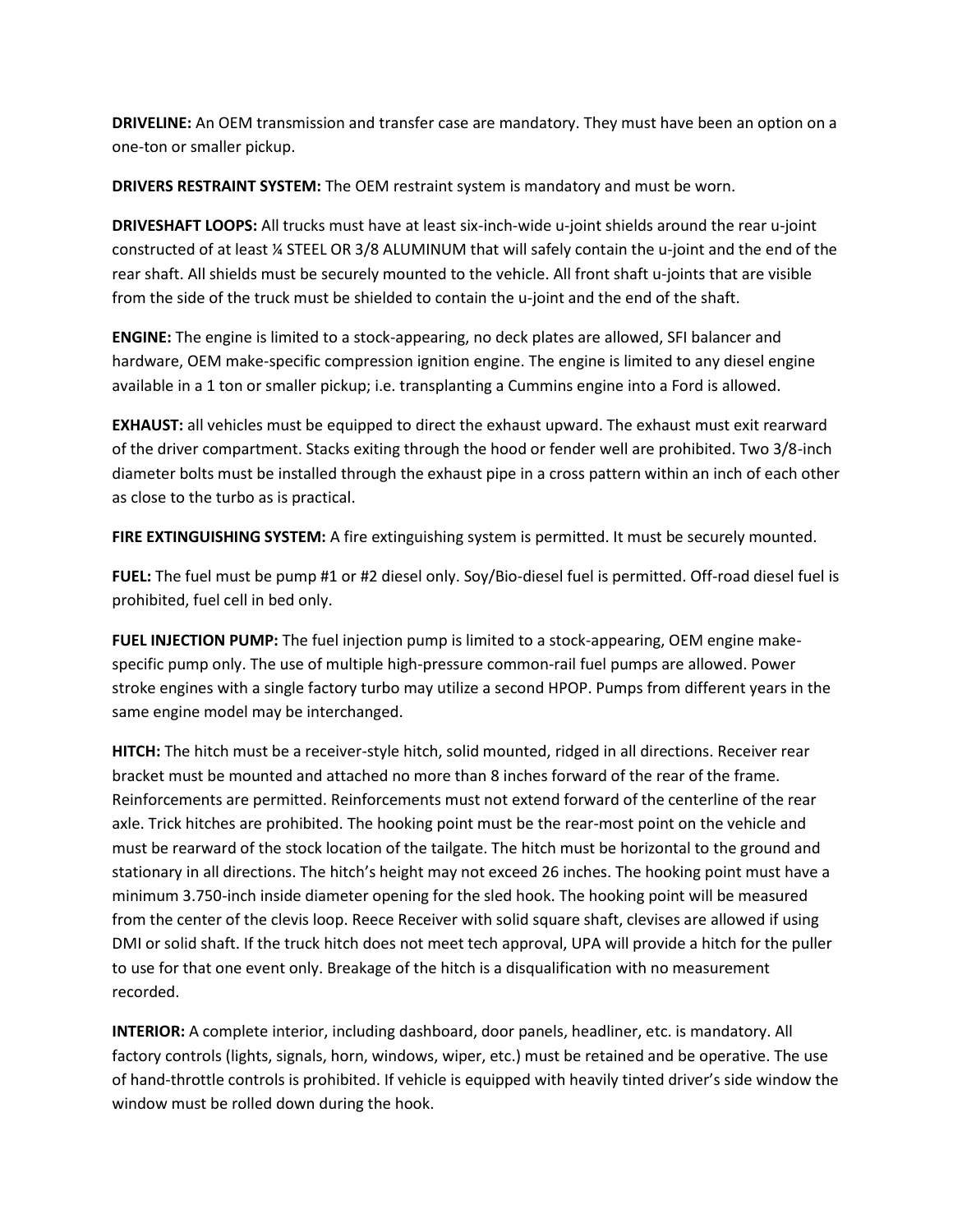**REAR-END:** Non-OEM rear-end housings are prohibited. The rear end must have been an option on a one-ton or smaller pickup. Rear axle bolts must be covered by a cap or shield.

**STEERING:** The vehicle must retain the full, OEM steering gear. The vehicle must retain the original OEM power steering assistance, if it were so equipped. Additional stabilizers are permitted. Non-OEM power assist methods are prohibited.

**STREET EQUIPMENT:** Complete headlight and taillight assemblies (all) are mandatory and must be operative. Complete OEM windshields and windows are mandatory. Windows must be operative per factory specifications; that is, they must open and close via OEM electrical or mechanical means.

**SUSPENSION FRONT:** The upper mounting point for strut assemblies must be in factory location. Adjustable caster/camber pillow ball mounts are permitted. The lower control arm may be strengthened providing factory mounting points to chassis are maintained. The lower mounting point for the strut assembly may be modified for improved caster or camber. Strut tower braces, lower tie-bars, sway bars, and limit straps are permitted. Traction bars and devices are permitted.

**SUSPENSION REAR:** An OEM-style suspension is mandatory. Lowering or raising the vehicles height with suspension modifications is permitted. Traction bars and devices are permitted; they must be bolt on only; welds are permitted for attachment to frame or axle housing. Control arms may be strengthened or replaced, provided all original mounting points are retained. All rear suspensions must use at least one working shock absorber per wheel.

**TIRES:** The tires must be DOT street tires. Cuts are prohibited. Single wheel trucks 4-35 inch max or metric equivalent. Dual wheel trucks 6-33 inch max or metric equivalent.

**-TOW VEHICLES:** Tow vehicles are prohibited; i.e. you are not allowed to pull the vehicle up to the pulling track with an ATV.

**TRANSFER CASE:** Non-OEM transfer cases are prohibited. It must have been an option on a one-ton or smaller pickup truck.

**TRANSMISSION AUTOMATIC:** Non-OEM transmissions are prohibited. Aftermarket converters, valve bodies and internal components are permitted. Transmission brakes are prohibited. Any non-OEM floormounted automatic transmission shifter must be equipped with a spring-loaded positive reverse lockout device to prevent the shifter from accidentally being put into reverse gear. A functional neutral safety switch is mandatory.

**TRANSMISSION MANUAL:** Non-OEM transmissions are prohibited. Aftermarket internal components are permitted. SFI bell housing or SFI blanket required.

**TURBOCHARGER:** Open S300Borg Warner - T4 foot max with T4 bolt pattern. Must be Borg Warner front to back. No billet center sections. No cut/welded exhaust housing or compressor housings. 4 inch compressor inlet. Exhaust housing must be visible for inspection. Stock appearing. Single stock